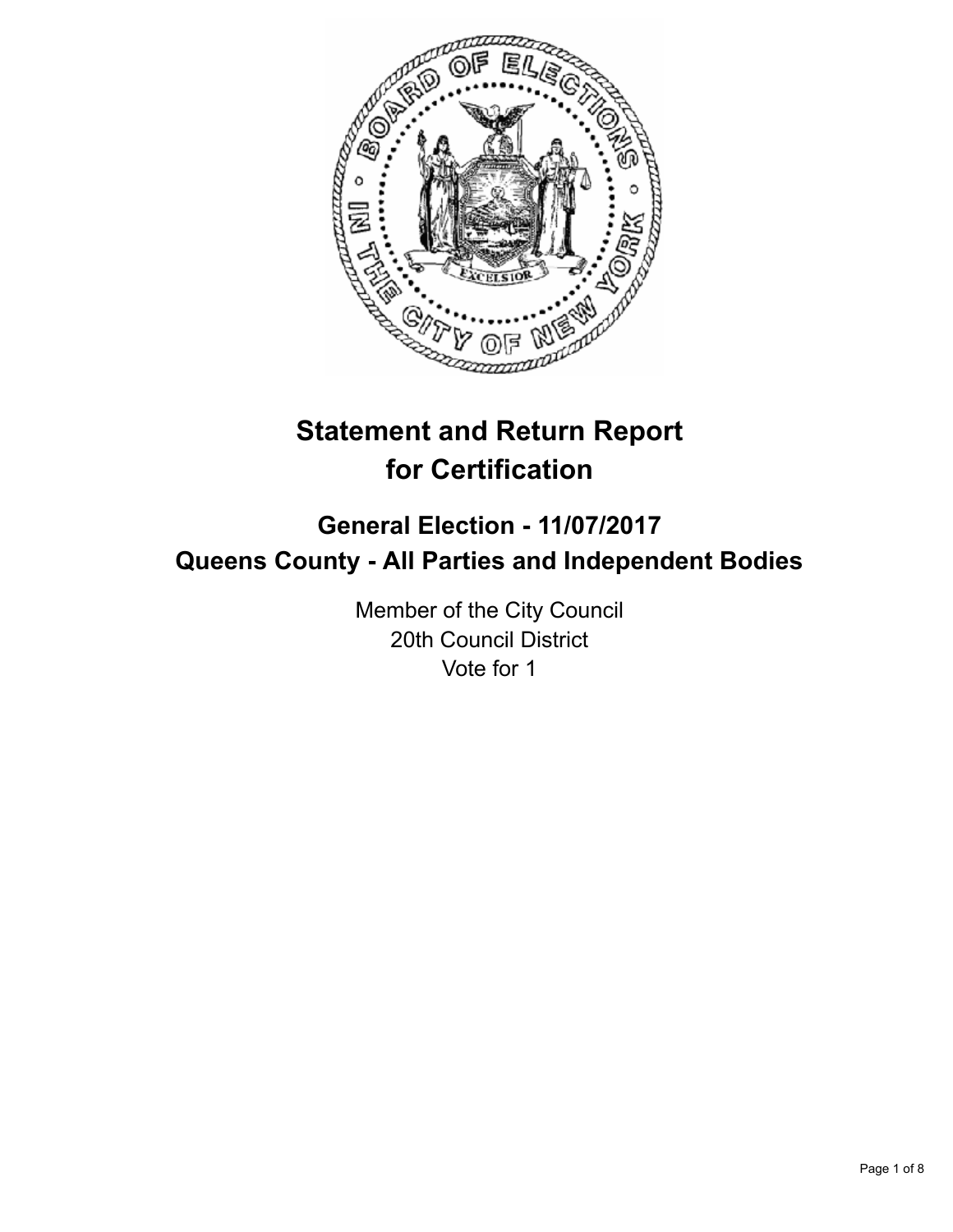

| PUBLIC COUNTER                                           | 4,586 |
|----------------------------------------------------------|-------|
| MANUALLY COUNTED EMERGENCY                               | 0     |
| ABSENTEE / MILITARY                                      | 108   |
| AFFIDAVIT                                                | 15    |
| <b>Total Ballots</b>                                     | 4,709 |
| Less - Inapplicable Federal/Special Presidential Ballots | 0     |
| <b>Total Applicable Ballots</b>                          | 4,709 |
| PETER A. KOO (DEMOCRATIC)                                | 3,322 |
| ABE FUCHS (WRITE-IN)                                     | 1     |
| AKHTEM ESATOR (WRITE-IN)                                 | 1     |
| ALISON TAN (WRITE-IN)                                    | 10    |
| ALISON WU (WRITE-IN)                                     | 1     |
| AMELIA P. DIGIORGIO (WRITE-IN)                           | 1     |
| AMY CHU (WRITE-IN)                                       | 2     |
| ANTHONY WEINER (WRITE-IN)                                | 1     |
| BEATRICE GALLAGHER (WRITE-IN)                            | 1     |
| <b>BO DIETL (WRITE-IN)</b>                               | 1     |
| BRYAN SULLIVAN (WRITE-IN)                                | 1     |
| CHRISTOPHER PRIOR (WRITE-IN)                             | 1     |
| CONSTANTINE ANGEBPOULOS (WRITE-IN)                       | 1     |
| DANIEL MARSALA (WRITE-IN)                                | 1     |
| DARICE PATRORSKI (WRITE-IN)                              | 1     |
| DEEPA DUBEY (WRITE-IN)                                   | 1     |
| DONALD TRUMP JR (WRITE-IN)                               | 2     |
| ELENA BYRNE (WRITE-IN)                                   | 1     |
| ELVIN THE CHIPMUNK (WRITE-IN)                            | 1     |
| GERARD M. DEEMILAN (WRITE-IN)                            | 1     |
| JAMES C. PAPPAS (WRITE-IN)                               | 1     |
| JANE DOE (WRITE-IN)                                      | 1     |
| JOHN FEERISH (WRITE-IN)                                  | 1     |
| JOHN LIU (WRITE-IN)                                      | 3     |
| JOSEP CONCANON (WRITE-IN)                                | 1     |
| JOSEPH J GIANNOTTI (WRITE-IN)                            | 1     |
| JOSEPH LOCASTRO (WRITE-IN)                               | 1     |
| KATHLEEN SPRINGER (WRITE-IN)                             | 2     |
| KEVIN MEDINA (WRITE-IN)                                  | 1     |
| LAWRENCE LEUCI (WRITE-IN)                                | 1     |
| LINDA UCHTERN (WRITE-IN)                                 | 1     |
| LOUIS RUSSO (WRITE-IN)                                   | 1     |
| MICHAEL BLOOMBERG (WRITE-IN)                             | 1     |
| MICHAEL NICOBSI (WRITE-IN)                               | 1     |
| MICHAEL S. MASS (WRITE-IN)                               | 1     |
| MICKEY MOUSE (WRITE-IN)                                  | 3     |
| NEIL HECHT (WRITE-IN)                                    | 1     |
| NUNZIO ARIANO (WRITE-IN)                                 | 1     |
| PAUL GRAZIANO (WRITE-IN)                                 | 3     |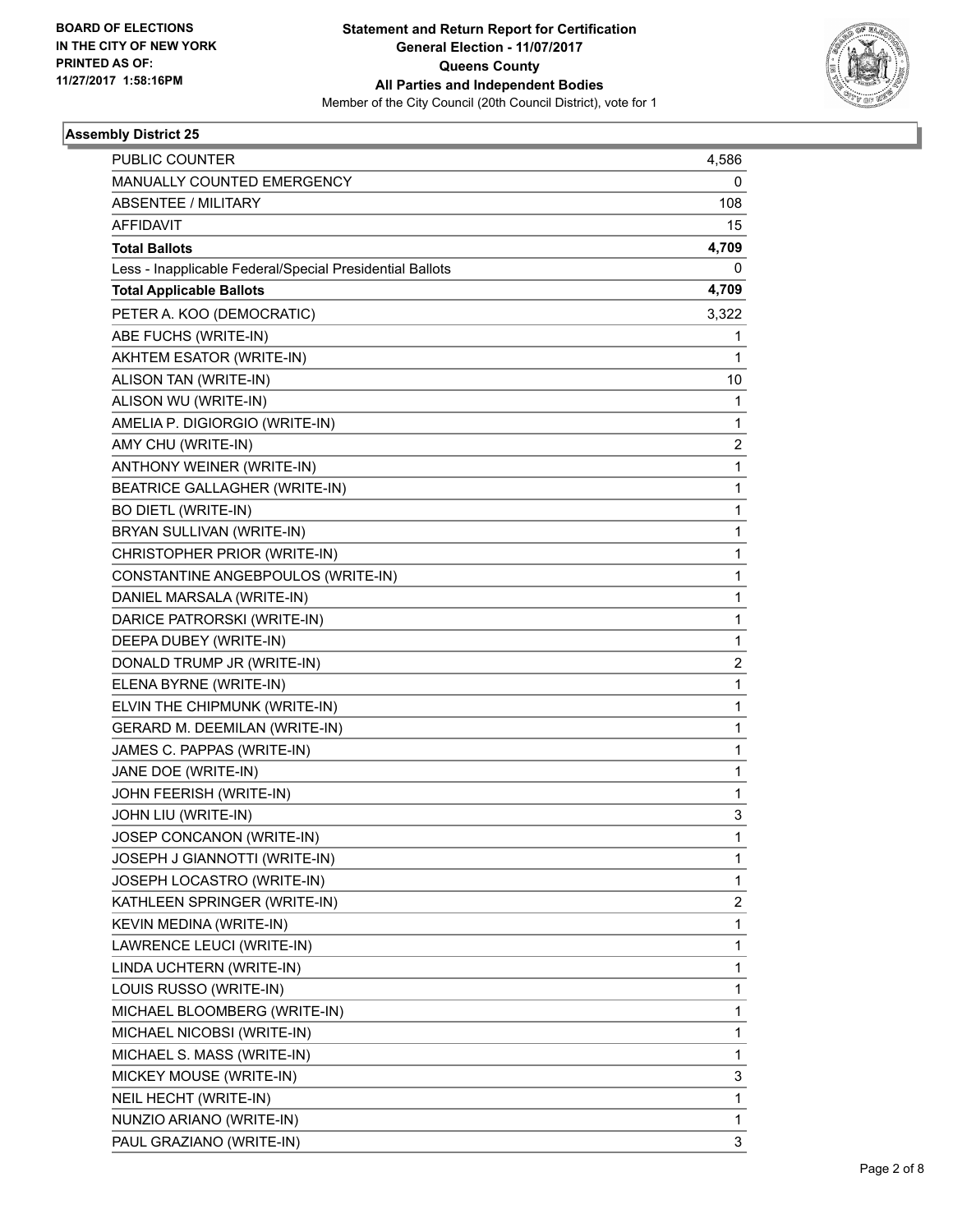

| PAUL VALLONE (WRITE-IN)            | 2            |
|------------------------------------|--------------|
| PETER VALLONE (WRITE-IN)           | 1            |
| QI JIANG (WRITE-IN)                | 1            |
| RALPH CRAMDER (WRITE-IN)           | 1            |
| RICHARD WARREN (WRITE-IN)          | 1            |
| ROBERT RAYHBONE (WRITE-IN)         | 1            |
| RONN TAYLOR (WRITE-IN)             | 1            |
| RUDY MYERS (WRITE-IN)              | $\mathbf{1}$ |
| SARA STORCH (WRITE-IN)             | 1            |
| SCOTT NAGY (WRITE-IN)              |              |
| SLIM SHADY (WRITE-IN)              | 1            |
| THOMAS GEONGIADES (WRITE-IN)       | 2            |
| UNATTRIBUTABLE WRITE-IN (WRITE-IN) | 18           |
| VINCENT CHIRICO (WRITE-IN)         | 2            |
| WAYNE LIPINSKI (WRITE-IN)          | 2            |
| YOGI BEAR (WRITE-IN)               |              |
| <b>Total Votes</b>                 | 3,415        |
| Unrecorded                         | 1,294        |
| <b>I.L. BL.L.L.AA</b>              |              |

| <b>PUBLIC COUNTER</b>                                    | 105 |
|----------------------------------------------------------|-----|
| <b>MANUALLY COUNTED EMERGENCY</b>                        | 0   |
| <b>ABSENTEE / MILITARY</b>                               | 3   |
| AFFIDAVIT                                                | 0   |
| <b>Total Ballots</b>                                     | 108 |
| Less - Inapplicable Federal/Special Presidential Ballots | 0   |
| <b>Total Applicable Ballots</b>                          | 108 |
| PETER A. KOO (DEMOCRATIC)                                | 67  |
| <b>Total Votes</b>                                       | 67  |
| Unrecorded                                               | 41  |
|                                                          |     |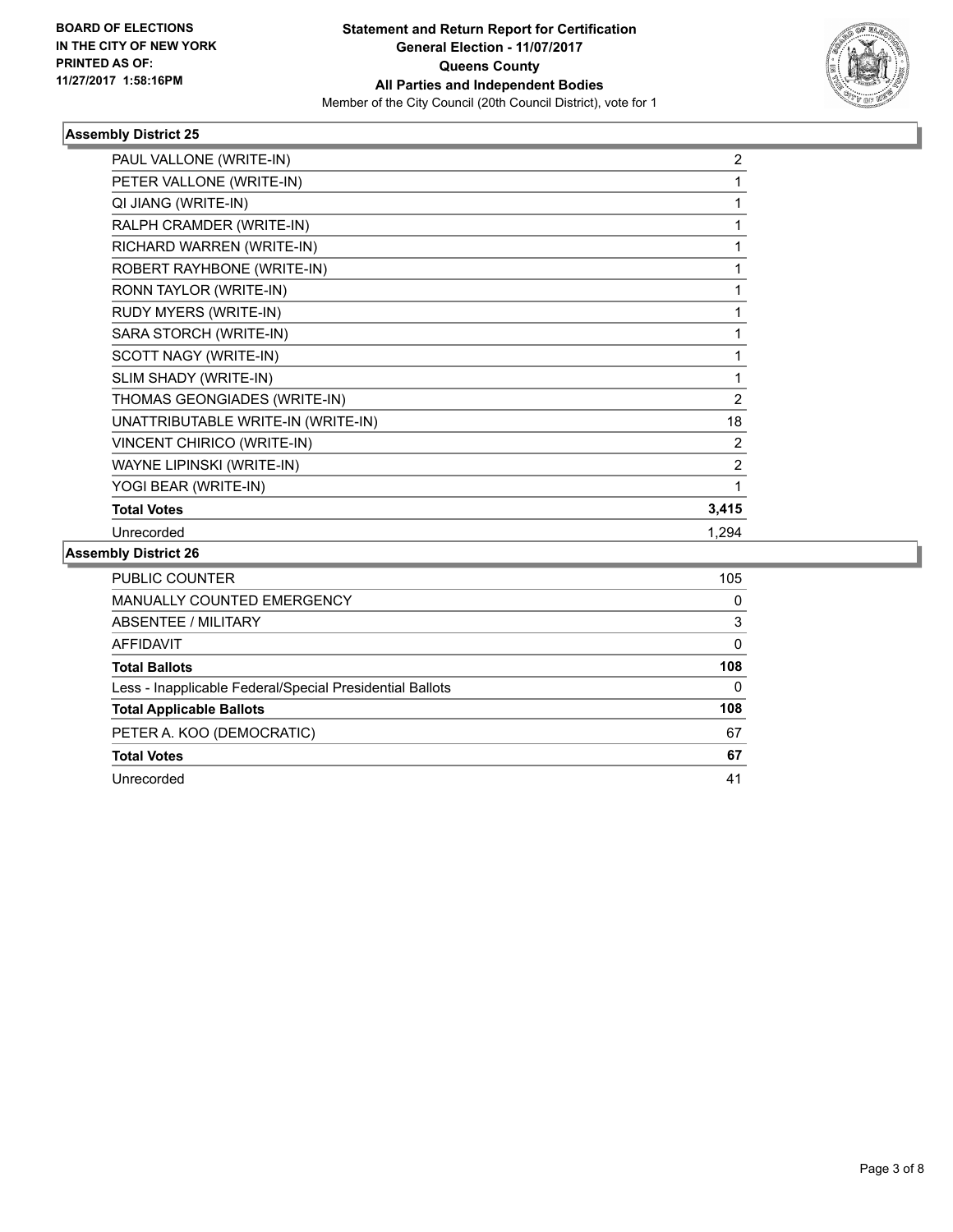

| <b>PUBLIC COUNTER</b>                                    | 7,056          |
|----------------------------------------------------------|----------------|
| MANUALLY COUNTED EMERGENCY                               | 0              |
| <b>ABSENTEE / MILITARY</b>                               | 253            |
| <b>AFFIDAVIT</b>                                         | 48             |
| <b>Total Ballots</b>                                     | 7,357          |
| Less - Inapplicable Federal/Special Presidential Ballots | 0              |
| <b>Total Applicable Ballots</b>                          | 7,357          |
| PETER A. KOO (DEMOCRATIC)                                | 5,676          |
| ADAM KOKESH (WRITE-IN)                                   | 1              |
| ALISON TAN (WRITE-IN)                                    | 24             |
| ALYSON KING (WRITE-IN)                                   | 1              |
| AMY TAN (WRITE-IN)                                       | 2              |
| BARBRA ARION (WRITE-IN)                                  | 1              |
| BILLY JOEL (WRITE-IN)                                    | 1              |
| <b>BOB HEANEY (WRITE-IN)</b>                             | 1              |
| CHRISTOS A. ORFANES (WRITE-IN)                           | 1              |
| COSTA CONSTANTHIDES (WRITE-IN)                           | 1              |
| DANIEL DROMM (WRITE-IN)                                  | 1              |
| DAVE CALDWELL (WRITE-IN)                                 | 1              |
| DIANA TORBARINA (WRITE-IN)                               | 1              |
| DONALD J. RICKLES (WRITE-IN)                             | 1              |
| DONALD TRUMP (WRITE-IN)                                  | 2              |
| ELLA DAVIS (WRITE-IN)                                    | 1              |
| EMILY GRIFFIN SHEAHAN (WRITE-IN)                         | 1              |
| EMMA GOLDMAN (WRITE-IN)                                  | 1              |
| EUGENE CARDINE (WRITE-IN)                                | 1              |
| FRANCISCO MOYA (WRITE-IN)                                | 1              |
| <b>GRACE CRUZ (WRITE-IN)</b>                             | 1              |
| HARRY RICE (WRITE-IN)                                    | 1              |
| HUNTER S. THOMPSON (WRITE-IN)                            | 1              |
| JAMES J. TRIKAS (WRITE-IN)                               | 2              |
| JEFF WALSH (WRITE-IN)                                    | $\overline{2}$ |
| JOHN A. REIDMAN (WRITE-IN)                               | 1              |
| JOHN LIU (WRITE-IN)                                      | 2              |
| JOSE HERNANDEZ (WRITE-IN)                                | 1              |
| JUAN C. MAYOR (WRITE-IN)                                 | 1              |
| KAREN PHILIPS (WRITE-IN)                                 | 2              |
| KENNETH ANSLEY (WRITE-IN)                                | 1              |
| KEVIN LEE (WRITE-IN)                                     | 1              |
| LAURA MULHEARN (WRITE-IN)                                | 1              |
| MEI WONG (WRITE-IN)                                      | 1              |
| MICHAEL GROSS (WRITE-IN)                                 | 1              |
| MICKEY MOUSE (WRITE-IN)                                  | 4              |
| MONTELL C. MOSELEY (WRITE-IN)                            | 1              |
| NEIL TRIVEDI (WRITE-IN)                                  | 1              |
| NICOLAS CORRADO (WRITE-IN)                               | 1              |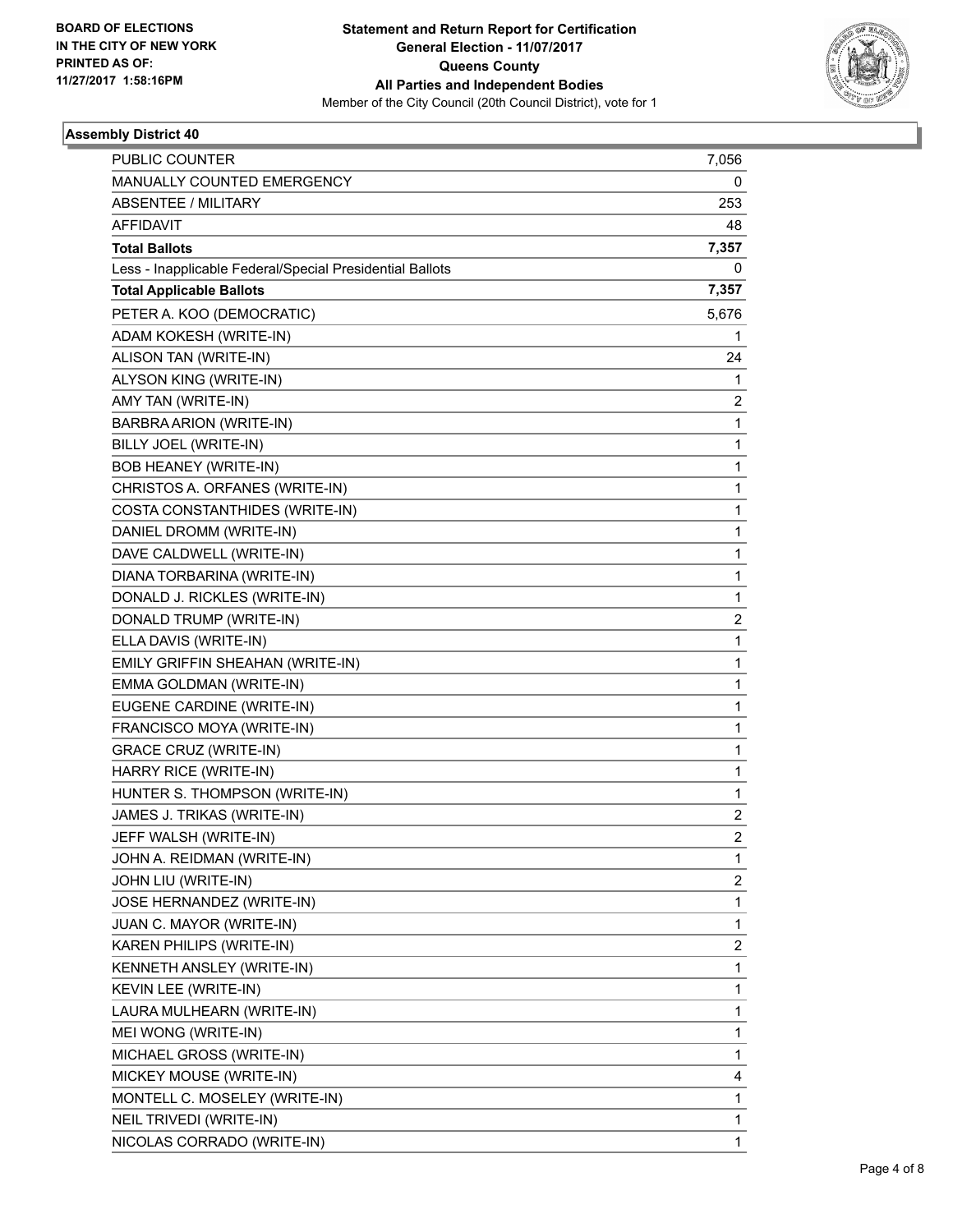

| RANDY WHITING ROGERS (WRITE-IN)           |       |
|-------------------------------------------|-------|
| RAYMOND CICCOLILLI (WRITE-IN)             | 2     |
| ROY LUTTER (WRITE-IN)                     |       |
| STEVE KAUFMAN (WRITE-IN)                  |       |
| THOMAS E. LIM (WRITE-IN)                  |       |
| THOMAS J. ROBRBADRE (WRITE-IN)            |       |
| TINKER BELLE (WRITE-IN)                   |       |
| UNATTRIBUTABLE WRITE-IN (WRITE-IN)        | 28    |
| UNCOUNTED WRITE-IN PER STATUTE (WRITE-IN) |       |
| <b>WILLIAM THOMPSON (WRITE-IN)</b>        |       |
| YUE REYNOLDS (WRITE-IN)                   | 2     |
| <b>Total Votes</b>                        | 5,786 |
| Unrecorded                                | 1,571 |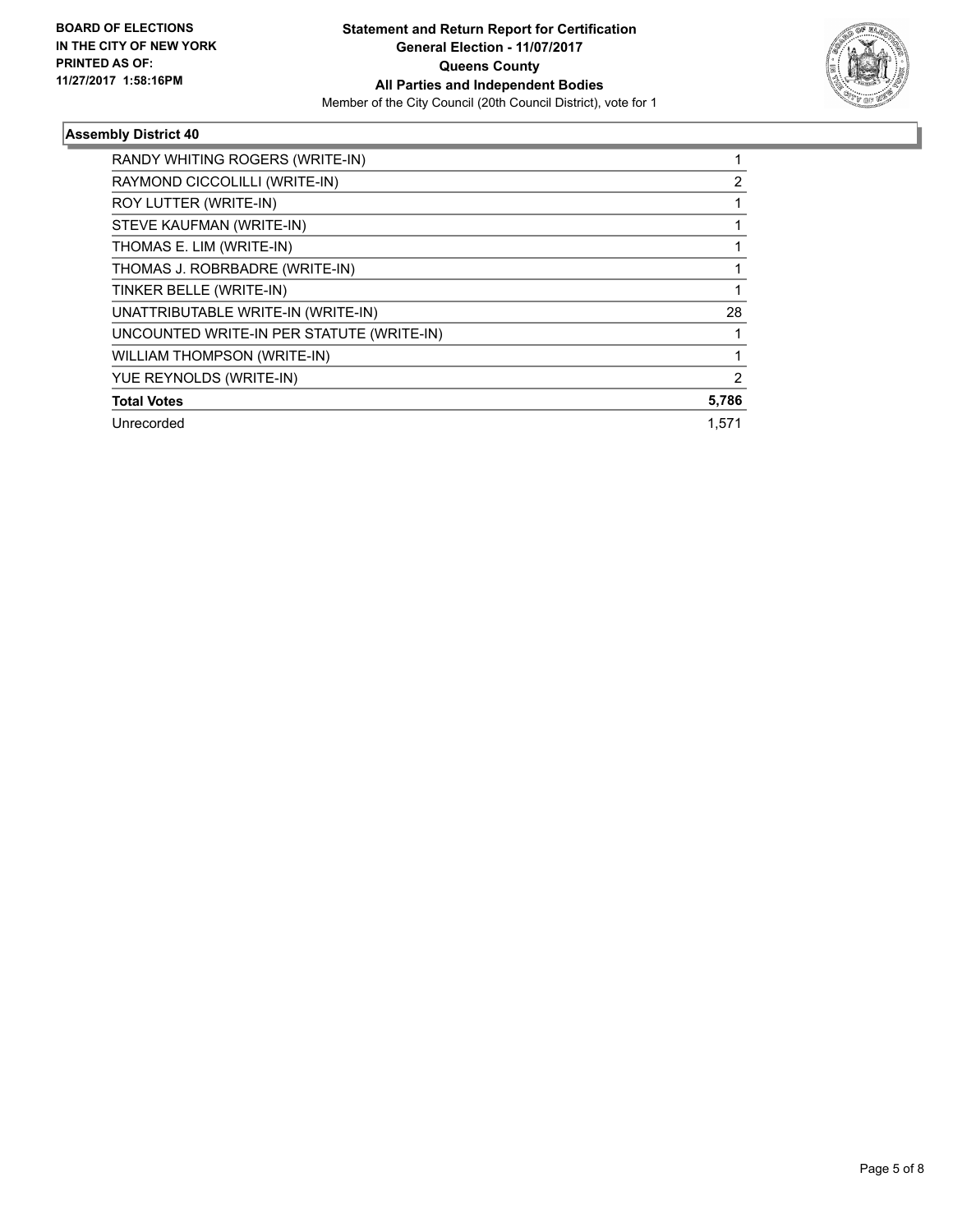

#### **Total for Member of the City Council (20th Council District) - Queens County**

| PUBLIC COUNTER                                           | 11,747                  |
|----------------------------------------------------------|-------------------------|
| MANUALLY COUNTED EMERGENCY                               | 0                       |
| ABSENTEE / MILITARY                                      | 364                     |
| AFFIDAVIT                                                | 63                      |
| <b>Total Ballots</b>                                     | 12,174                  |
| Less - Inapplicable Federal/Special Presidential Ballots | 0                       |
| <b>Total Applicable Ballots</b>                          | 12,174                  |
| PETER A. KOO (DEMOCRATIC)                                | 9,065                   |
| ABE FUCHS (WRITE-IN)                                     | 1                       |
| ADAM KOKESH (WRITE-IN)                                   | 1                       |
| AKHTEM ESATOR (WRITE-IN)                                 | 1                       |
| ALISON TAN (WRITE-IN)                                    | 34                      |
| ALISON WU (WRITE-IN)                                     | 1                       |
| ALYSON KING (WRITE-IN)                                   | 1                       |
| AMELIA P. DIGIORGIO (WRITE-IN)                           | 1                       |
| AMY CHU (WRITE-IN)                                       | 2                       |
| AMY TAN (WRITE-IN)                                       | 2                       |
| ANTHONY WEINER (WRITE-IN)                                | $\mathbf 1$             |
| BARBRA ARION (WRITE-IN)                                  | 1                       |
| BEATRICE GALLAGHER (WRITE-IN)                            | 1                       |
| BILLY JOEL (WRITE-IN)                                    | 1                       |
| <b>BO DIETL (WRITE-IN)</b>                               | 1                       |
| <b>BOB HEANEY (WRITE-IN)</b>                             | 1                       |
| BRYAN SULLIVAN (WRITE-IN)                                | 1                       |
| CHRISTOPHER PRIOR (WRITE-IN)                             | 1                       |
| CHRISTOS A. ORFANES (WRITE-IN)                           | 1                       |
| CONSTANTINE ANGEBPOULOS (WRITE-IN)                       | 1                       |
| COSTA CONSTANTHIDES (WRITE-IN)                           | 1                       |
| DANIEL DROMM (WRITE-IN)                                  | 1                       |
| DANIEL MARSALA (WRITE-IN)                                | $\mathbf 1$             |
| DARICE PATRORSKI (WRITE-IN)                              | 1                       |
| DAVE CALDWELL (WRITE-IN)                                 | 1                       |
| DEEPA DUBEY (WRITE-IN)                                   | 1                       |
| DIANA TORBARINA (WRITE-IN)                               | 1                       |
| DONALD J. RICKLES (WRITE-IN)                             | 1                       |
| DONALD TRUMP (WRITE-IN)                                  | 2                       |
| DONALD TRUMP JR (WRITE-IN)                               | $\overline{\mathbf{c}}$ |
| ELENA BYRNE (WRITE-IN)                                   | 1                       |
| ELLA DAVIS (WRITE-IN)                                    | 1                       |
| ELVIN THE CHIPMUNK (WRITE-IN)                            | 1                       |
| EMILY GRIFFIN SHEAHAN (WRITE-IN)                         | 1                       |
| EMMA GOLDMAN (WRITE-IN)                                  | $\mathbf{1}$            |
| EUGENE CARDINE (WRITE-IN)                                | 1                       |
| FRANCISCO MOYA (WRITE-IN)                                | 1                       |
| GERARD M. DEEMILAN (WRITE-IN)                            | 1                       |
| <b>GRACE CRUZ (WRITE-IN)</b>                             | 1                       |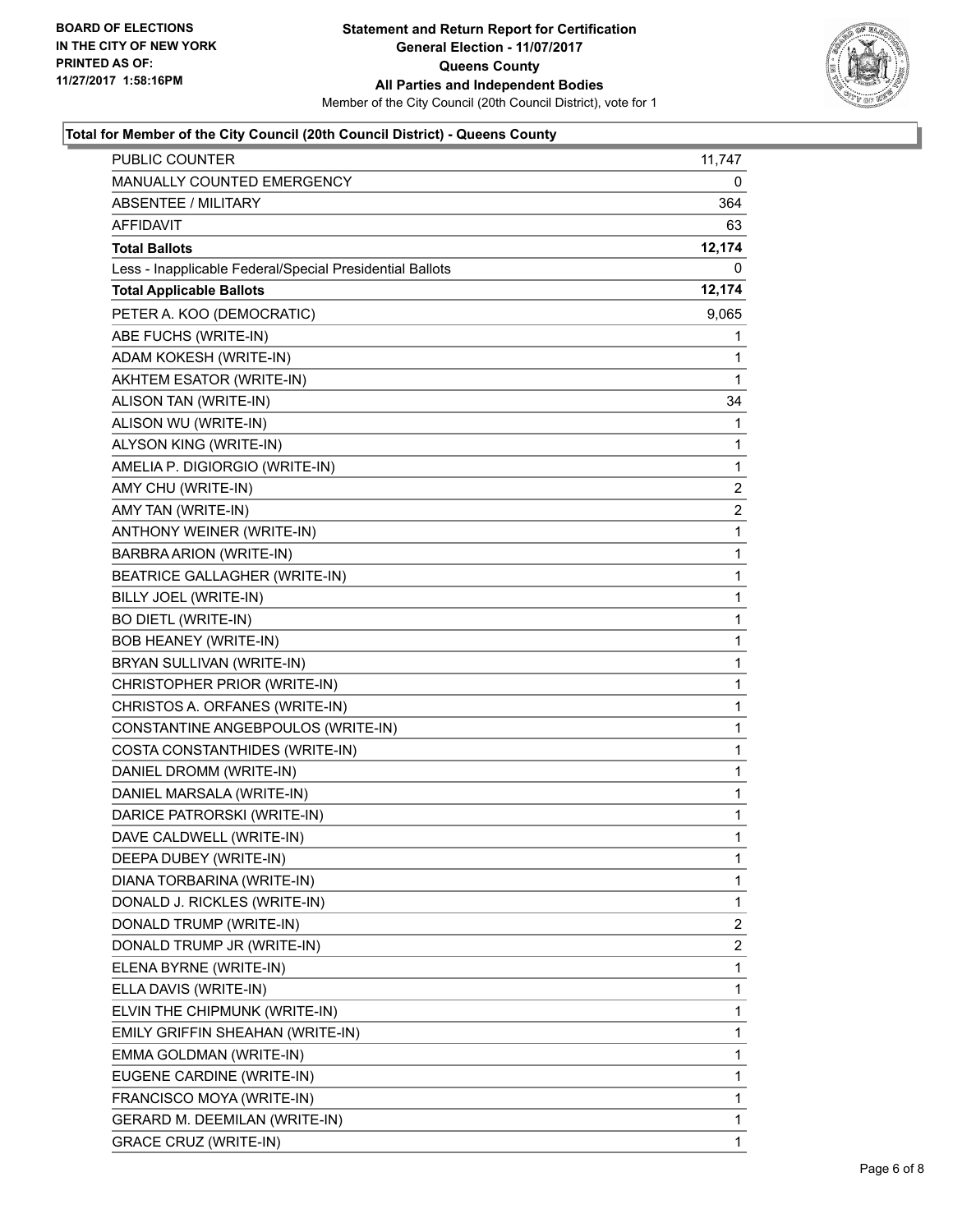

#### **Total for Member of the City Council (20th Council District) - Queens County**

| HARRY RICE (WRITE-IN)           | $\mathbf{1}$            |
|---------------------------------|-------------------------|
| HUNTER S. THOMPSON (WRITE-IN)   | $\mathbf{1}$            |
| JAMES C. PAPPAS (WRITE-IN)      | 1                       |
| JAMES J. TRIKAS (WRITE-IN)      | $\overline{\mathbf{c}}$ |
| JANE DOE (WRITE-IN)             | 1                       |
| JEFF WALSH (WRITE-IN)           | $\overline{2}$          |
| JOHN A. REIDMAN (WRITE-IN)      | 1                       |
| JOHN FEERISH (WRITE-IN)         | $\mathbf 1$             |
| JOHN LIU (WRITE-IN)             | 5                       |
| JOSE HERNANDEZ (WRITE-IN)       | 1                       |
| JOSEP CONCANON (WRITE-IN)       | 1                       |
| JOSEPH J GIANNOTTI (WRITE-IN)   | 1                       |
| JOSEPH LOCASTRO (WRITE-IN)      | 1                       |
| JUAN C. MAYOR (WRITE-IN)        | $\mathbf 1$             |
| KAREN PHILIPS (WRITE-IN)        | $\overline{2}$          |
| KATHLEEN SPRINGER (WRITE-IN)    | 2                       |
| KENNETH ANSLEY (WRITE-IN)       | 1                       |
| KEVIN LEE (WRITE-IN)            | 1                       |
| KEVIN MEDINA (WRITE-IN)         | 1                       |
| LAURA MULHEARN (WRITE-IN)       | $\mathbf 1$             |
| LAWRENCE LEUCI (WRITE-IN)       | 1                       |
| LINDA UCHTERN (WRITE-IN)        | 1                       |
| LOUIS RUSSO (WRITE-IN)          | 1                       |
| MEI WONG (WRITE-IN)             | 1                       |
| MICHAEL BLOOMBERG (WRITE-IN)    | 1                       |
| MICHAEL GROSS (WRITE-IN)        | $\mathbf{1}$            |
| MICHAEL NICOBSI (WRITE-IN)      | 1                       |
| MICHAEL S. MASS (WRITE-IN)      | 1                       |
| MICKEY MOUSE (WRITE-IN)         | 7                       |
| MONTELL C. MOSELEY (WRITE-IN)   | 1                       |
| NEIL HECHT (WRITE-IN)           | 1                       |
| NEIL TRIVEDI (WRITE-IN)         | $\mathbf 1$             |
| NICOLAS CORRADO (WRITE-IN)      | 1                       |
| NUNZIO ARIANO (WRITE-IN)        | 1                       |
| PAUL GRAZIANO (WRITE-IN)        | 3                       |
| PAUL VALLONE (WRITE-IN)         | $\overline{2}$          |
| PETER VALLONE (WRITE-IN)        | 1                       |
| QI JIANG (WRITE-IN)             | 1                       |
| RALPH CRAMDER (WRITE-IN)        | 1                       |
| RANDY WHITING ROGERS (WRITE-IN) | 1                       |
| RAYMOND CICCOLILLI (WRITE-IN)   | 2                       |
| RICHARD WARREN (WRITE-IN)       | 1                       |
| ROBERT RAYHBONE (WRITE-IN)      | 1                       |
| RONN TAYLOR (WRITE-IN)          | 1                       |
| ROY LUTTER (WRITE-IN)           | 1                       |
| RUDY MYERS (WRITE-IN)           | 1                       |